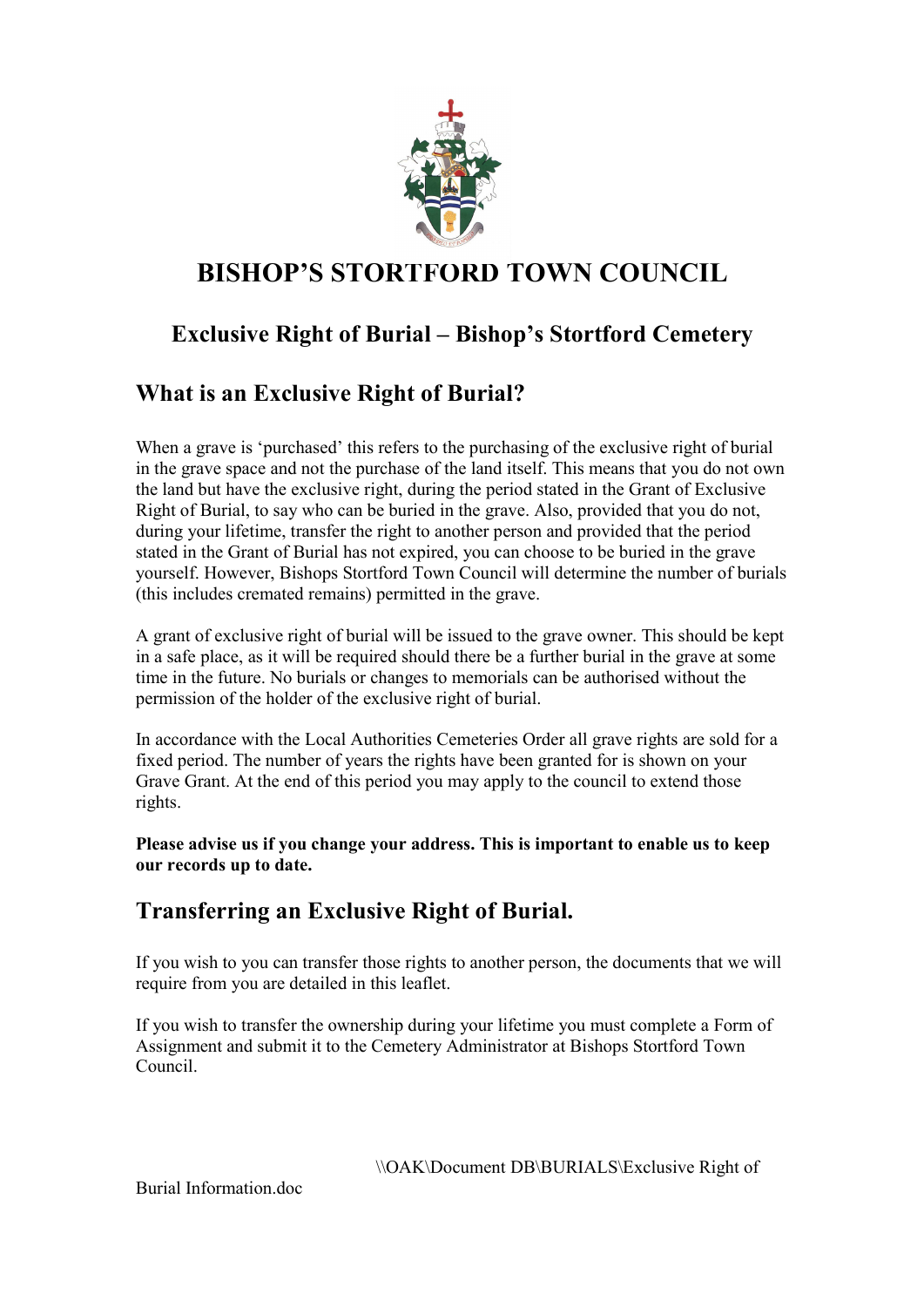#### **Documents required to transfer an Exclusive Right of Burial when the owner has died.**

The following sections describe the information required by the Cemetery Administrator at Bishops Stortford Town Council to enable us to properly process transfers of grave ownership.

References to Wills in this leaflet are references to Wills recognised as valid by the laws in England and Wales.

#### **If the Deceased Owner Left a Will.**

If the deceased owner left a will stating who the Grant of Exclusive Right of Burial should be passed to and you are that person we will require:

- 1. The Grant of Exclusive Right of Burial
- 2. The Grant of Probate / Will
- 3. An Assent from the Executor(s) of the will giving the Grant of Exclusive right to you.

If the deceased owner left a will and did not state who the Grant of Exclusive Right of Burial should be passed to we will require:

- 1. The Grant of Exclusive Right of Burial
- 2. The Grant of Probate / Will
- 3. A Renunciation form from each person named as a beneficiary in the will.

If the deceased owner left a will of insufficient value to merit applications to be made for Grant of Probate and you claim the exclusive right of burial, we will require:

- 1. The Grant of Exclusive Right of Burial
- 2. The Death Certificate
- 3. A Statutory Declaration detailing the relationship of the person claiming the Right of Exclusive Burial to the deceased
- 4. A form of Renouncement from all other people who would be entitled to claim the Grant of Exclusive Right of Burial

#### **When there is no will.**

If the owner dies without leaving a will we will require:

- 1. The Grant of Exclusive Rights to Burial
- 2. The Grant of Letters of Administration
- 3. An Assent from the Administrators(s) giving the Grant of Exclusive Right of Burial to you.

\\OAK\Document DB\BURIALS\Exclusive Right of

Burial Information.doc